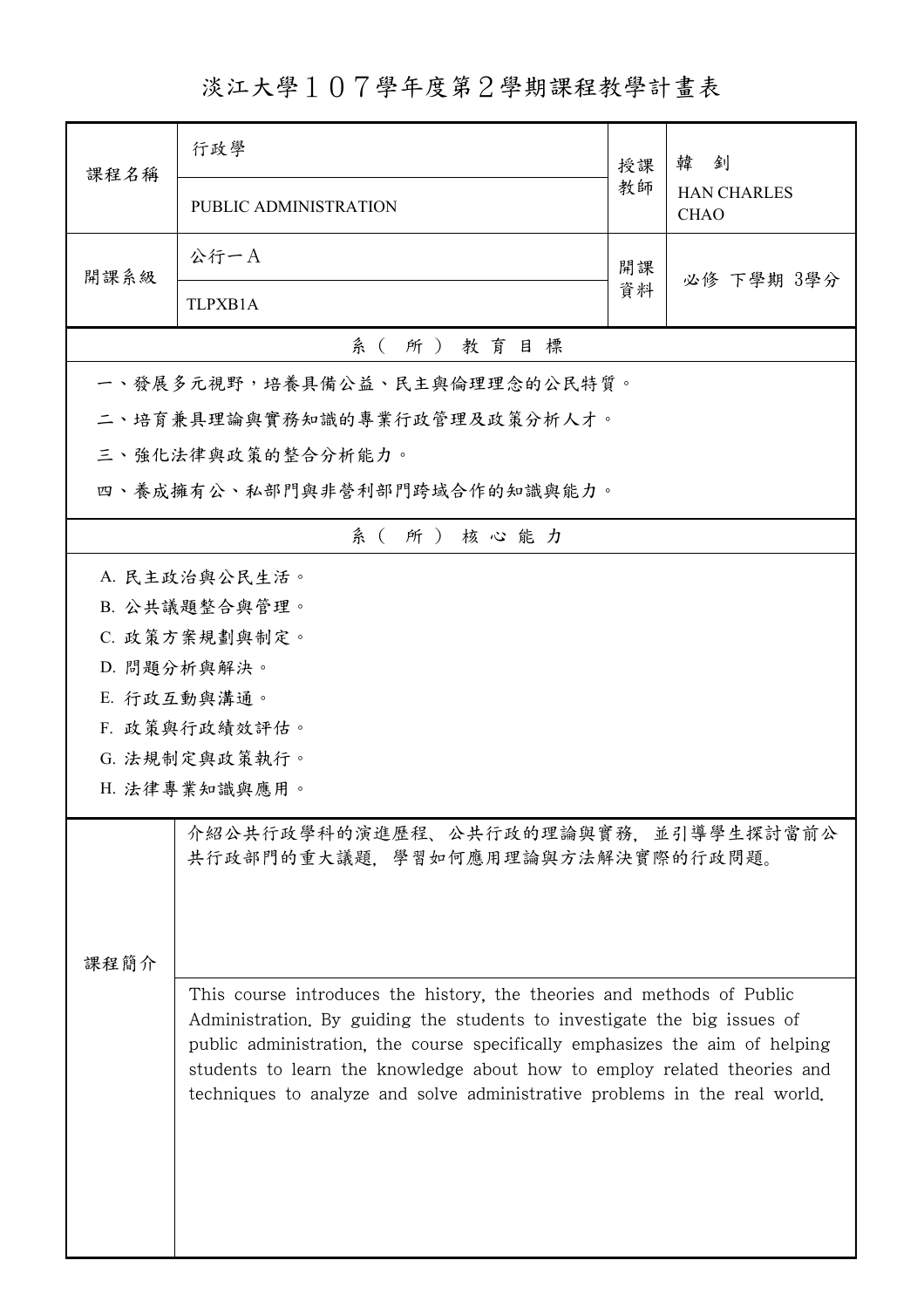本課程教學目標與目標層級、系(所)核心能力相關性 一、目標層級(選填): (一)「認知」(Cognitive 簡稱C)領域:C1 記憶、C2 瞭解、C3 應用、C4 分析、 C5 評鑑、C6 創造 (二)「技能」(Psychomotor 簡稱P)領域:P1 模仿、P2 機械反應、P3 獨立操作、 P4 聯結操作、P5 自動化、P6 創作 (三)「情意」(Affective 簡稱A)領域:A1 接受、A2 反應、A3 重視、A4 組織、 A5 內化、A6 實踐 二、教學目標與「目標層級」、「系(所)核心能力」之相關性:

 (一)請先將課程教學目標分別對應前述之「認知」、「技能」與「情意」的各目標層級, 惟單項教學目標僅能對應C、P、A其中一項。

 (二)若對應「目標層級」有1~6之多項時,僅填列最高層級即可(例如:認知「目標層級」 對應為C3、C5、C6項時,只需填列C6即可,技能與情意目標層級亦同)。

 (三)再依據所訂各項教學目標分別對應其「系(所)核心能力」。單項教學目標若對應 「系(所)核心能力」有多項時,則可填列多項「系(所)核心能力」。

(例如:「系(所)核心能力」可對應A、AD、BEF時,則均填列。)

| 序            | 教學目標(中文)                                                                                                        | 教學目標(英文)                                                                                                                                                                                                                                                                                                                                                                    | 相關性  |           |
|--------------|-----------------------------------------------------------------------------------------------------------------|-----------------------------------------------------------------------------------------------------------------------------------------------------------------------------------------------------------------------------------------------------------------------------------------------------------------------------------------------------------------------------|------|-----------|
| 號            |                                                                                                                 |                                                                                                                                                                                                                                                                                                                                                                             | 目標層級 | 系(所)核心能力  |
| $\mathbf{1}$ | 1.學生能對公共行政學科的歷史發<br>展具有相當了解。<br>2.學生將能敘述相關行政理論,並<br>將理論與實務加以連結。<br>3.學生將能應用行政理論與方法分<br>析及解決日常生活中所遭遇的問<br>題。     | 1. Students are supposed to<br>understand the history and<br>development of Public<br>Administration.<br>2. Students will be able to<br>describe the theories of<br>Public Administration and<br>make connections between<br>theories and practices.<br>3. Students will be able to<br>apply administrative theories<br>and methods to analyze and<br>solve daily problems. | C6   | EF        |
|              |                                                                                                                 | 教學目標之教學方法與評量方法                                                                                                                                                                                                                                                                                                                                                              |      |           |
| 序<br>號       | 教學目標                                                                                                            | 教學方法                                                                                                                                                                                                                                                                                                                                                                        | 評量方法 |           |
| $\mathbf{1}$ | 1.學生能對公共行政學科的歷史發<br>展具有相當了解。<br>2.學生將能敘述相關行政理論,<br>並<br>將理論與實務加以連結。<br>3.學生將能應用行政理論與方法分<br>析及解決日常生活中所遭遇的問<br>題。 | 講述、討論、問題解決                                                                                                                                                                                                                                                                                                                                                                  |      | 紙筆測驗、上課表現 |
|              |                                                                                                                 |                                                                                                                                                                                                                                                                                                                                                                             |      |           |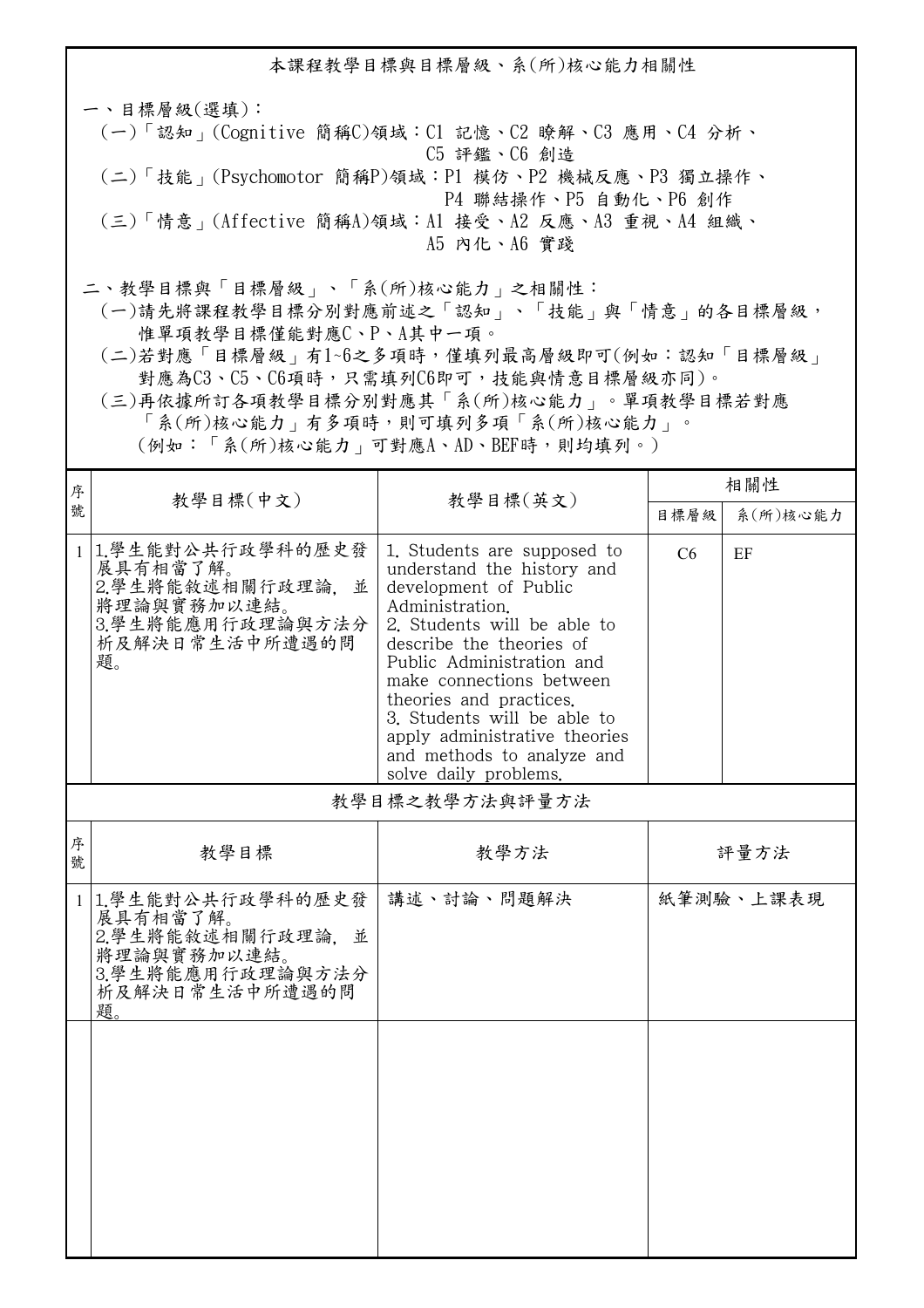| 本課程之設計與教學已融入本校校級基本素養                         |               |                                              |    |  |  |
|----------------------------------------------|---------------|----------------------------------------------|----|--|--|
| 淡江大學校級基本素養                                   |               | 內涵說明                                         |    |  |  |
| 全球視野                                         |               | 培養認識國際社會變遷的能力,以更寬廣的視野了解全球化<br>的發展。           |    |  |  |
| 資訊運用<br>$\langle \ \rangle$                  |               | 熟悉資訊科技的發展與使用,並能收集、分析和妥適運用資<br>訊。             |    |  |  |
| 洞悉未來                                         |               | 瞭解自我發展、社會脈動和科技發展,以期具備建構未來願<br>景的能力。          |    |  |  |
| 品德倫理                                         |               | 了解為人處事之道,實踐同理心和關懷萬物,反省道德原則<br>的建構並解決道德爭議的難題。 |    |  |  |
| 獨立思考                                         |               | 鼓勵主動觀察和發掘問題,並培養邏輯推理與批判的思考能<br>力。             |    |  |  |
| 樂活健康<br>$\langle \rangle$                    |               | 注重身心靈和環境的和諧,建立正向健康的生活型態。                     |    |  |  |
| 團隊合作<br>$\langle \ \rangle$                  |               | 體察人我差異和增進溝通方法,培養資源整合與互相合作共<br>同學習解決問題的能力。    |    |  |  |
| 美學涵養<br>$\langle \rangle$                    |               | 培養對美的事物之易感性,提升美學鑑賞、表達及創作能<br>力。              |    |  |  |
|                                              |               | 授課進度表                                        |    |  |  |
| 週<br>日期起訖<br>欤                               |               | 内 容 (Subject/Topics)                         | 備註 |  |  |
| $108/02/18$ ~<br>108/02/24                   | 本學期課程介紹       |                                              |    |  |  |
| $108/02/25$ ~<br>2<br>108/03/03              | 政策環境與公共問題     |                                              |    |  |  |
| $108/03/04$ ~<br>3<br>108/03/10              | 公共政策的基本概念     |                                              |    |  |  |
| $108/03/11$ ~<br>4<br>108/03/17              | 政策問題界定        |                                              |    |  |  |
| $108/03/18$ ~<br>公共政策規劃(一)<br>5<br>108/03/24 |               |                                              |    |  |  |
| $108/03/25$ ~<br>公共政策規劃(二)<br>6<br>108/03/31 |               |                                              |    |  |  |
| $108/04/01$ ~<br>7<br>108/04/07              | 教學行政觀摩日(放假一天) |                                              |    |  |  |
| $108/04/08$ ~<br>8<br>108/04/14              | 公共政策執行        |                                              |    |  |  |
| $108/04/15$ ~<br>9<br>108/04/21              | 公共政策評估        |                                              |    |  |  |
| $108/04/22$ ~<br>10<br>108/04/28             | 期中考試週         |                                              |    |  |  |
| $108/04/29$ ~<br>11<br>108/05/05             | 行政倫理          |                                              |    |  |  |
| $108/05/06$ ~<br>12<br>108/05/12             | 管制行政          |                                              |    |  |  |
|                                              |               |                                              |    |  |  |